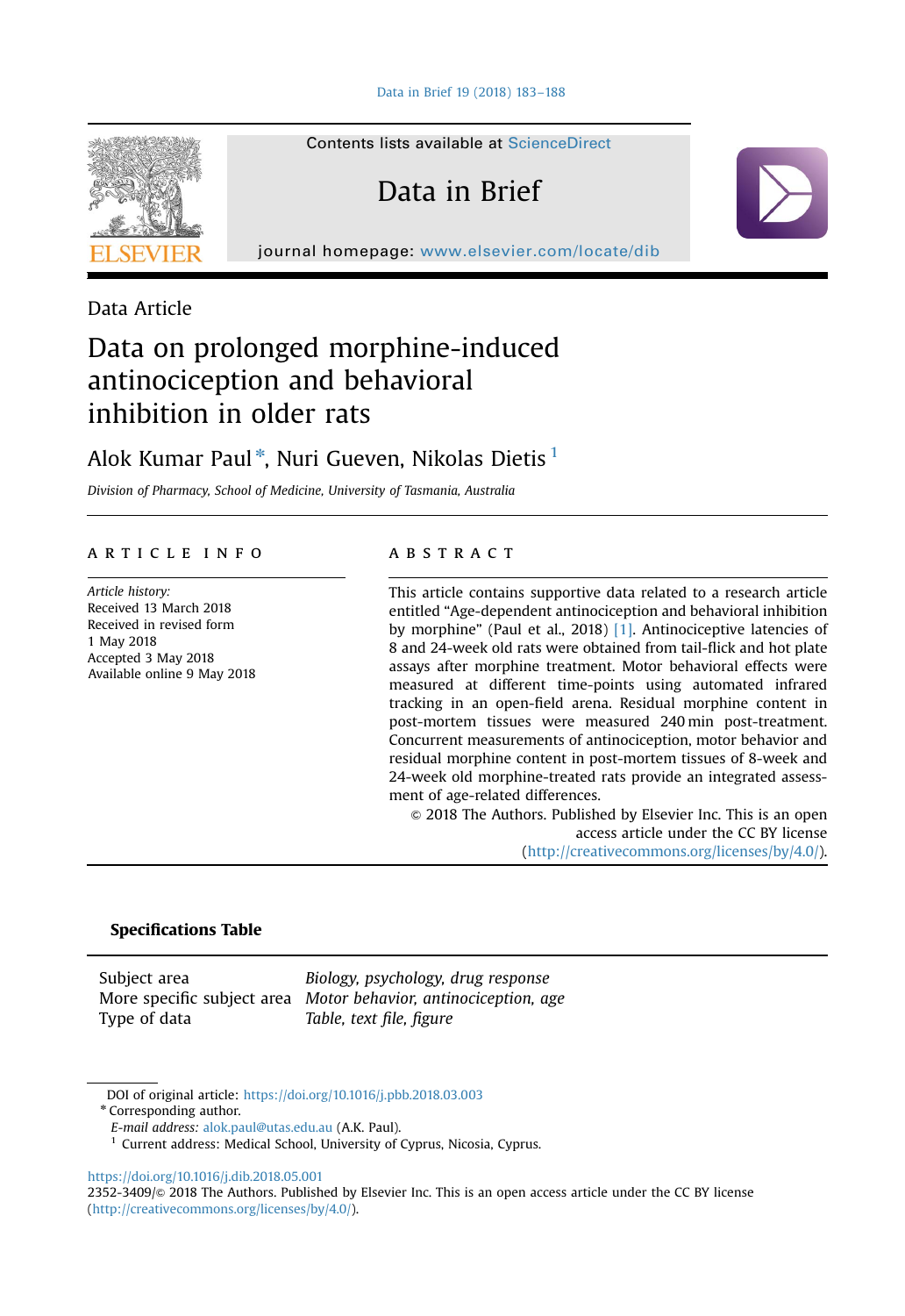<span id="page-1-0"></span>

| How data was acquired | Tail-flick apparatus, Hot-plate apparatus, TSE MCS box (open-field<br>paradigm), ELISA                                                                      |
|-----------------------|-------------------------------------------------------------------------------------------------------------------------------------------------------------|
| Data format           | Analyzed                                                                                                                                                    |
| Experimental factors  | Age                                                                                                                                                         |
| Experimental features | Male Sprague-Dawley rats were tested for antinociceptive and open-field<br>motor behavior before and at different time-points after morphine-<br>treatment. |
| Data source location  | Division of Pharmacy, School of Medicine, University of Tasmania, Hobart,<br>TAS. Australia                                                                 |
| Data accessibility    | Data presented in this brief is related to a study published in parallel $[1]$                                                                              |

# Value of the data

- Data presented highlights differential age-dependent antinociceptive effects of morphine.
- The results illustrate age-related differential effects of morphine on motor behavior.
- The data connect antinociception, motor behavior and residual morphine tissue levels as a function of animal age.

# 1. Data

The data presented in this article provide information on the differences in antinociceptive latencies and motor behavior between 8 and 24-week old rats after a single subcutaneous (s.c.) injection of 5 or 10 mg/kg morphine. [Fig. 1](#page-2-0) shows antinociceptive latencies of 8 and 24-week old rats. The corresponding antinociceptive effects (shown as maximum possible effect, MPE %) were reported previously [\[1\].](#page-5-0) [Fig. 2](#page-3-0) describes six different motor behaviors of 8 and 24-week old rats after 10 mg/kg morphine injection. [Fig. 3](#page-4-0) presents three different motor behaviors of rats treated with  $5 \text{ mg/kg}$  morphine. The data regarding distance travelled, rearing and the ratio of distance travelled in the periphery vs center for 5 mg/kg morphine treated rats was described previously [\[1\].](#page-5-0) After antinociception testing at 240 min post-injection of 5 mg/kg morphine, the residual amount of morphine present in different post-mortem tissues was determined and compared between groups using non-repeated measure two-way ANOVA [\(Table 1](#page-5-0)). [Table 1](#page-5-0) shows the data that was previously represented graphically as [Fig. 4A](#page-5-0) and B [\[1\].](#page-5-0)

#### 2. Experimental design, materials and methods

#### 2.1. Animals

Animal handling procedures were performed according to the University of Tasmania Animal Ethics Committee (approval no. A00013864) and The Australian Code for the Care and Use of Animals for Scientific Purposes [\[2\]](#page-5-0). 8-week ( $n=10$ ) and 24-week old ( $n=10$ ) male Sprague Dawley (SD) rats were used in this study which were raised on normal diet. During the experiments, all animals were single-housed under standard laboratory conditions. The 8 week and 24 week old rats were further divided randomly into two subgroups as previously described [\[3\].](#page-5-0) Each group received a different dose of morphine sulphate solution (5 mg/kg or 10 mg/kg) as single s.c. injection. These doses of morphine were chosen from one of our previous studies [\[4\]](#page-5-0). The body-weight of all animals was recorded prior to morphine administration of and used to calculate the actual amount of morphine per animal. Detailed procedures of animal handling and treatment were described previously [\[1\]](#page-5-0).

#### 2.2. Nociception testing

Antinociception was tested using tail-flick and hot-plate assays performed randomly with an interval of 1 min between the two assays, using specialized commercial instruments (Ugo Basile, Comerio, Italy).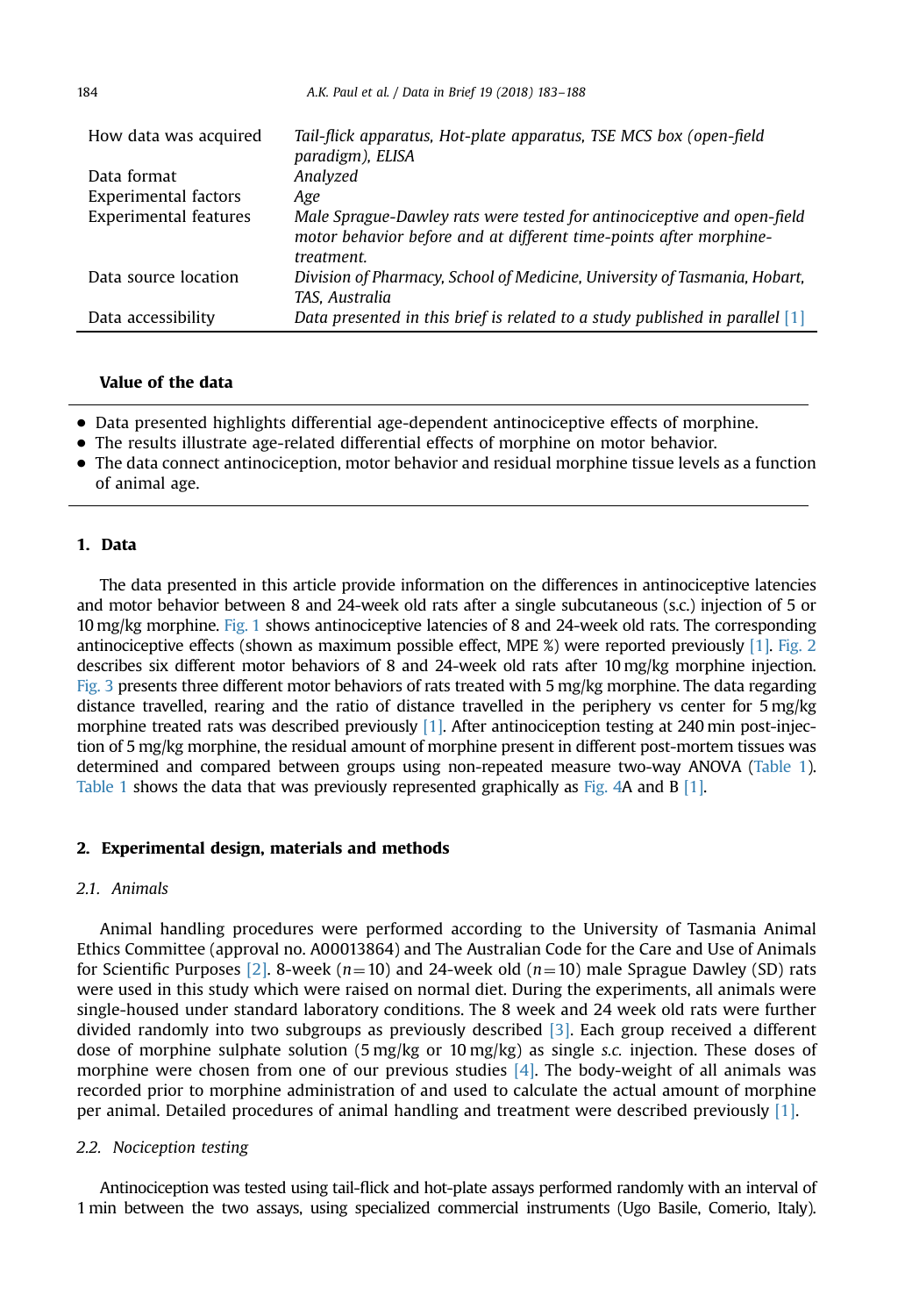<span id="page-2-0"></span>

Fig. 1. Antinociceptive latencies of morphine in 8 and 24 week old rats. Antinociceptive profiles of 8 and 24 week old rats treated with subcutaneous morphine (5 and 10 mg/kg) pre- and post-administration (15–240 min) was measured using a tailflick (A, C) and hot-plate assay (B, D). Antinociceptive curves of morphine 5 mg/kg (A, B) and 10 mg/kg (C, D) are presented as latency (in sec) against pre- and post-administration time-points as described in [Section 2.](#page-1-0) All data are presented as mean  $\pm$  SEM,  $n=5$  per group. Statistically significant differences compared against 8-week old animals for the same time-point were generated using repeated measure one-way ANOVA with Sidak's multiple comparisons test ( $\dot{p}$  < 0.05,  $\ddot{p}$  < 0.01,  $\mu$  < 0.001 and  $\mu$  and  $\mu$  = 0.0001).

Maximum exposure of rats to the nociceptive thermal source (cut-off time) was 15 sec for the tail-flick and 30 sec for the hot-plate assay. The hot-plate temperature was set at  $54\pm0.5$  °C. All rats were tested immediately prior to morphine administration (basal latency) and at 15, 30, 60, 120, 180 and 240 min postadministration in both assays. Nociception testing was conducted in a blinded manner and the results were recorded by averaging three independent tests for each time-point with a 1 min time interval in between.

#### 2.3. Behavioral testing

Motor behavior of the animals were measured using six different parameters (moving time, total distance travelled, rearing time, clockwise rotation, anti-clockwise rotation and topology (ratio of presence in periphery versus center)), as described previously  $[1]$ . The behavioral data was obtained using an open-field arena in a Multi-Conditioning System (MCS) (TSE GmbH, Homburg, Germany) 2 min after nociception measurements at 0 min (pre), 30 and 180 min post-injections of morphine over a period of 5 min. The open-field area was placed in a noise/light/temperature insulated system and infrared-beams were used to detect animal movement. The open-field arena was cleaned thoroughly between each animal and a background sound (20 db) was used to cover outside noise. A schematic diagram represents the overall treatment protocol, antinociception and behavioral measurements [\(Fig. 4\)](#page-5-0).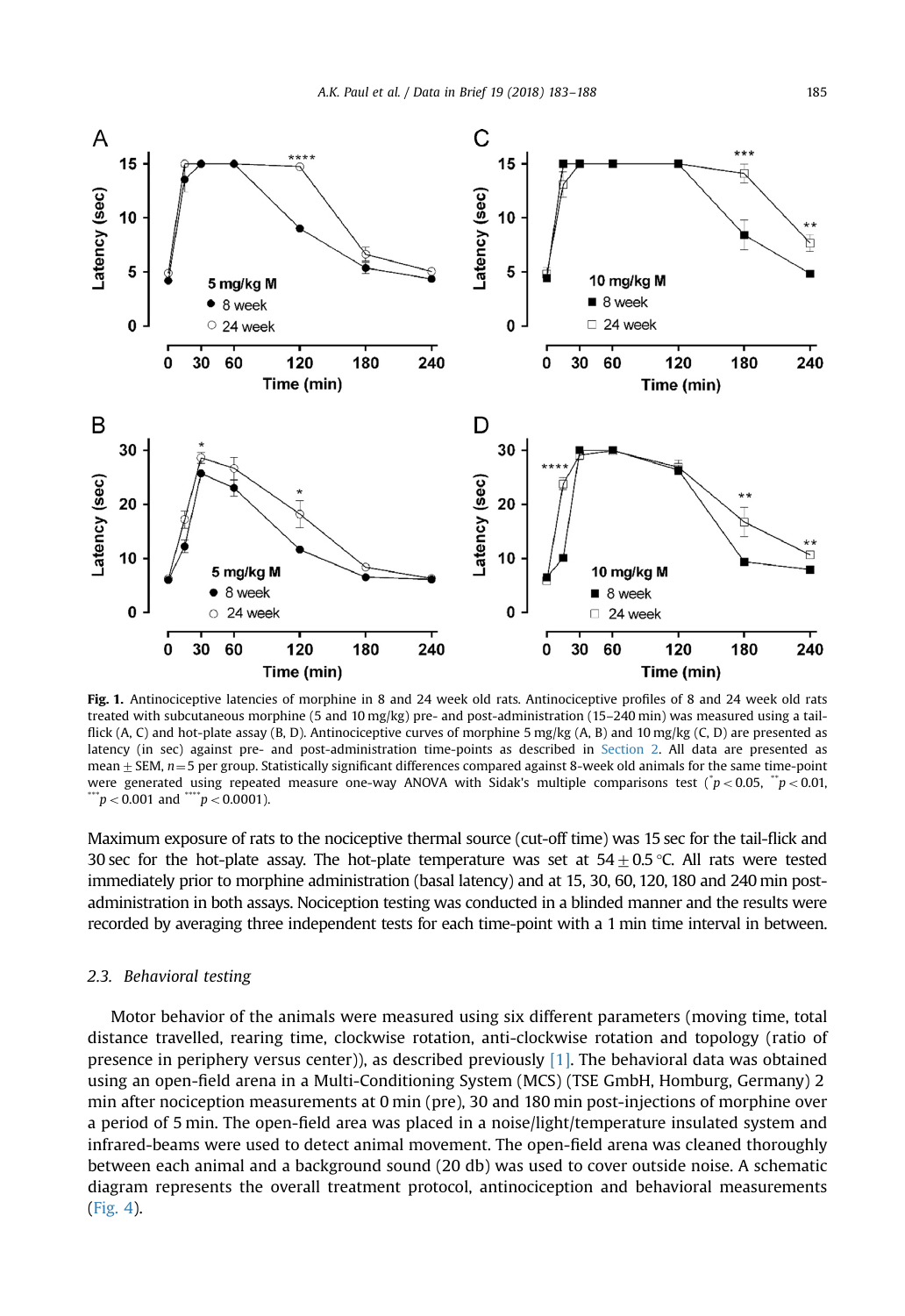<span id="page-3-0"></span>

Fig. 2. Detailed analysis of high dose morphine-induced behavioral changes. Six distinct animal behavior (A. Moving time, B. distance, C. rearing time, D. clockwise (CW) rotation time, E. Counter-clockwise (CCW) rotation time, and F. the ratio of distance travelled in periphery vs center were recorded after a single-dose of morphine (10 mg/kg, s.c.) in 8 and 24 week old rats and were analyzed using ActiMot software (TSE Systems). Measurements were taken prior to drug administration (basal), 30 and 180 min post-administration, as described in [Section 2.](#page-1-0) Differences between the 30 min time point and the basal or 180 min time points were significantly different (\*p < 0.05, \*\*\*p < 0.001 and \*\*\*\*p < 0.0001, using repeated measure one-way ANOVA with Sidak's multiple comparison post hoc test). Likewise, significant differences against 8 week old animals were observed for some time points ( $^{**}p$  < 0.01 and  $^{***}p$  < 0.001, using non-repeated measure one-way ANOVA with Sidak's multiple comparison post hoc test). All data are presented as mean  $\pm$  SEM, n = 5 per group.

#### 2.4. Tissue collection and residual morphine in post-mortem tissues

The detailed procedure for collection of post-mortem tissues and determination of morphine and protein contents in those tissues were described previously [\[1\]](#page-5-0).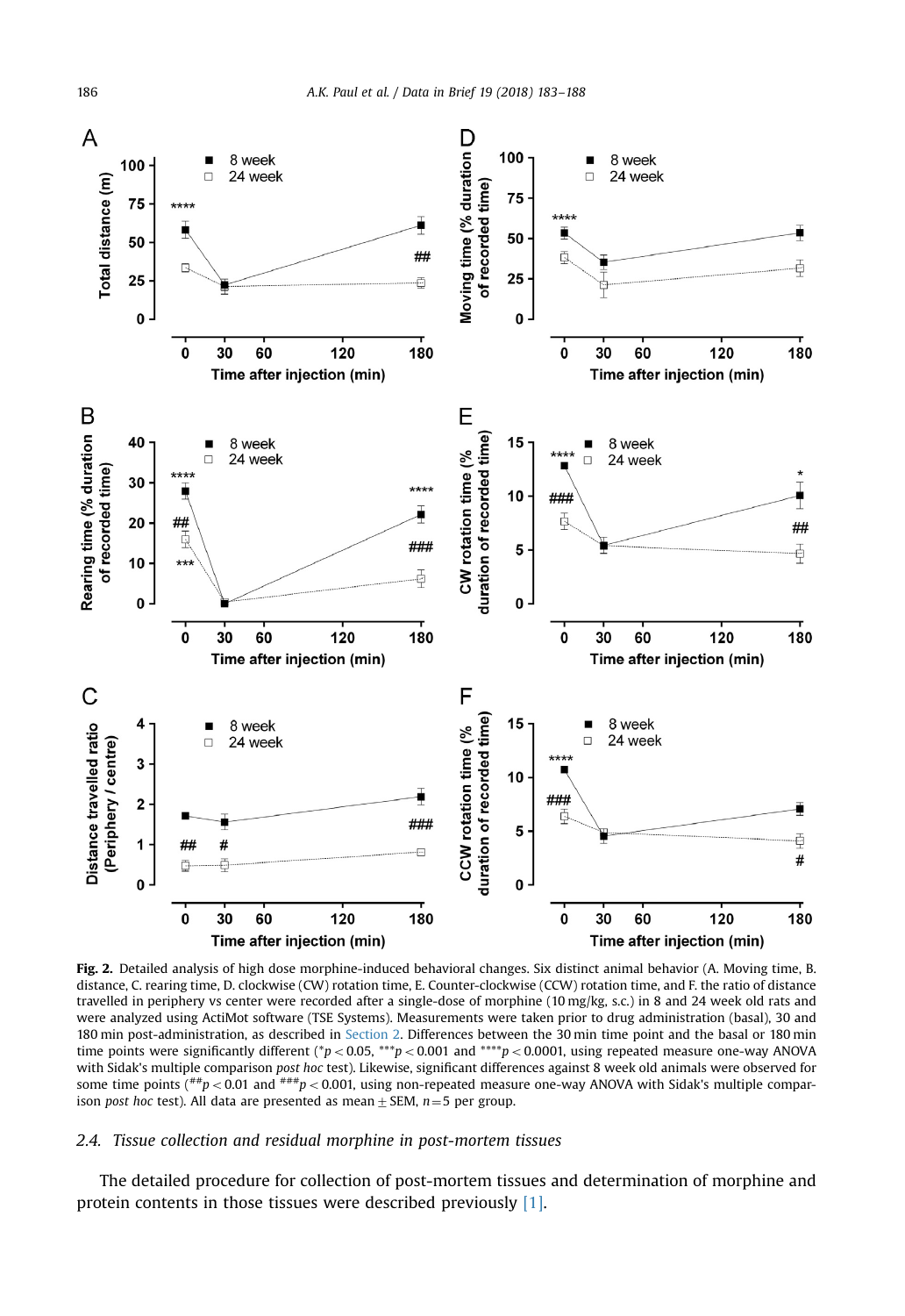<span id="page-4-0"></span>

Fig. 3. Detailed analysis of low-dose morphine-induced behavioral changes. Three distinct animal behavior (A. Moving time, B. Clockwise (CW) rotation time, C. Counter-clockwise (CCW) rotation time) were recorded after a single-dose of morphine (5 mg/ kg, s.c.) in 8 and 24 week old rats and analyzed using ActiMot software (TSE Systems). Measurements were taken prior to drug administration (basal), 30 and 180 min post-administration, as described in [Section 2](#page-1-0). Differences between the 30 min time point and the basal or 180 min time points were significantly different (\*p < 0.05, \*\*\*p < 0.001 and \*\*\*\*p < 0.0001, using repeated measure one-way ANOVA with Sidak's multiple comparison post hoc test). Likewise, significant differences against 8 week old animals were observed for some time points ( $^{*}\nmid p < 0.01$  and  $^{*}\nmid \mid p < 0.001$ , using non-repeated measure one-way ANOVA with Sidak's multiple comparison post hoc test). All data are presented as mean  $\pm$  SEM, n=5 per group.

## 2.5. Statistical analysis

The data are presented as graphs or table displaying mean  $\pm$  SEM (standard error of mean) from n measurements. Student's t-test, one-way ANOVA or two-way ANOVA with Sidak's multiple